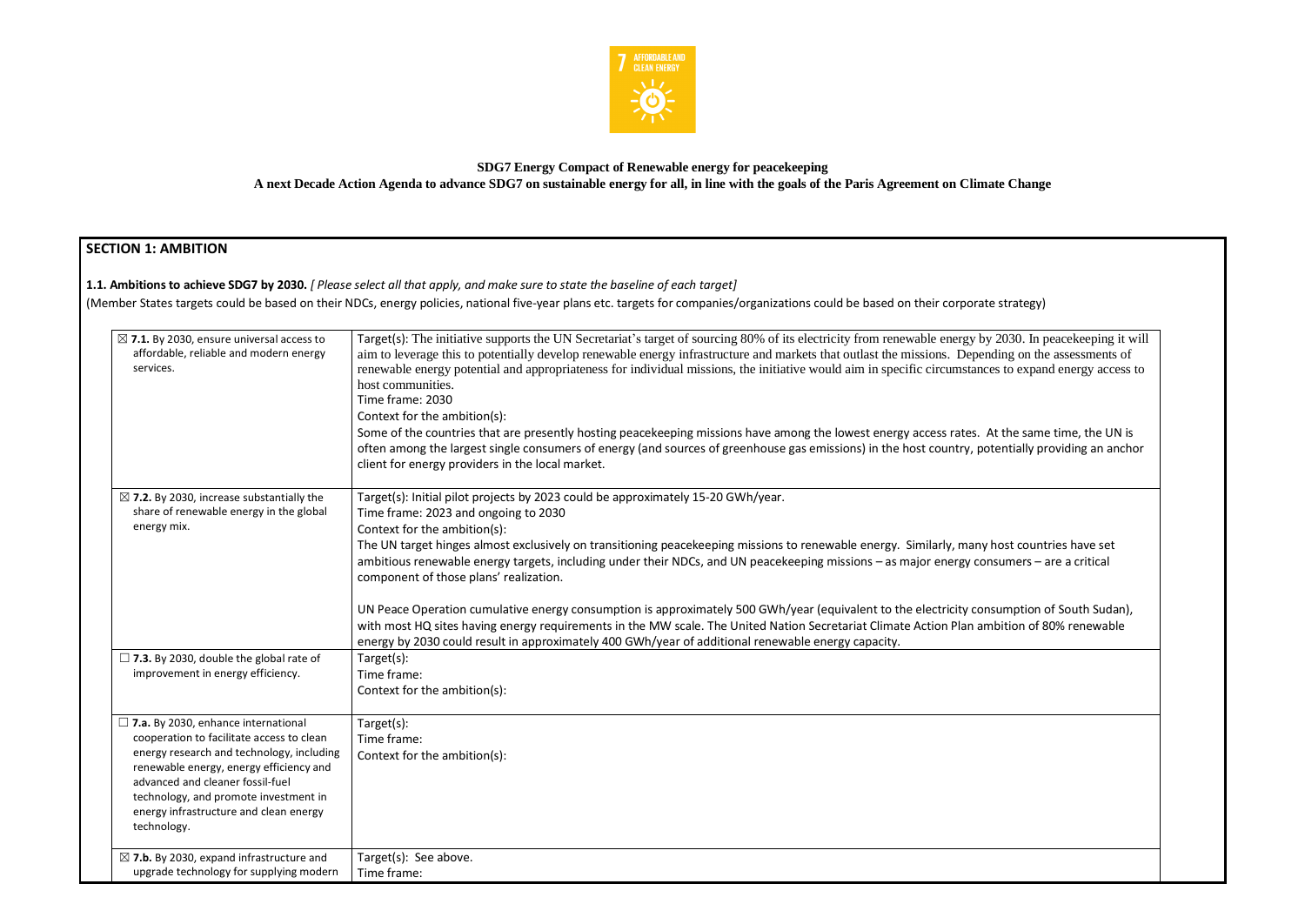| and sustainable energy services for all in<br>developing countries, in particular least<br>developed countries, small island<br>developing States, and land-locked<br>developing countries, in accordance with<br>their respective programs of support. | Context for the ambition(s):<br>The largest energy consumers among field missions – accounting for over 75% of consumption – are MINUSCA (CAR), MINUSMA (Ma<br>(DRC), UNFICYP (Cyprus), UNIFIL (Lebanon), UNMISS (South Sudan), and UNSOM/UNSOS (Somalia), five of which are hosted by LDCs.<br>Annual electricity demand for each mission (using 2019/2020 data) is<br>MINUSMA - 75 GWh<br>UNMISS – 71 GWh<br>UNSOS – 59 GWh<br>MINUSCA – 48 GWh<br>UNIFIL – 48 GWh<br>MONUSCO – 40 GWh<br>Indicatively, MINUSMA has seven large camps with energy consumption between 2-26 GWh per year; UNMISS has nine large camps<br>consumption between 2-15 GWh per year; and other missions have large HQ sites with energy consumption between 2-22 GWh per |
|---------------------------------------------------------------------------------------------------------------------------------------------------------------------------------------------------------------------------------------------------------|------------------------------------------------------------------------------------------------------------------------------------------------------------------------------------------------------------------------------------------------------------------------------------------------------------------------------------------------------------------------------------------------------------------------------------------------------------------------------------------------------------------------------------------------------------------------------------------------------------------------------------------------------------------------------------------------------------------------------------------------------|

### **1.2. Other ambitions in support of SDG7 by 2030 and net-zero emissions by 2050.** *[Please describe below e.g., coal phase out or reforming fossil fuel subsidies etc.]*

Target(s): The initiative inherently supports the UN Secretariat goal to reduce its greenhouse gas emissions by 45% by 2030. In specific instances, the initiative may facilitate host countries' achievement of parts of their NDCs, given the large contribution of some missions to their host countries' carbon footprints. Time frame:

Context for the ambition(s):

## **SECTION 2: ACTIONS TO ACHIEVE THE AMBITION**

2.1. Please add at least one key action for each of the elaborated ambition(s) from section 1. *[Please add rows as needed].*

*Start and end date Initial identification of potential projects by 3 PKOs by Q3 2022.*

*Start and end date From now to 2030*

| Description of action (please specify for which ambition from Section 1)                                                                                                                                                                                                                                                                                                                                                                                                 | Star  |
|--------------------------------------------------------------------------------------------------------------------------------------------------------------------------------------------------------------------------------------------------------------------------------------------------------------------------------------------------------------------------------------------------------------------------------------------------------------------------|-------|
| UN peacekeeping missions will scope a portfolio of potential projects as part of their energy supply assessments, collecting and communicating complete                                                                                                                                                                                                                                                                                                                  | Initi |
| site energy consumption data to help initiative and other partners derive implementation opportunities. Potential projects are guided by parameters of<br>technical viability, cost-effectiveness, safety and security, and community appropriateness.                                                                                                                                                                                                                   | proj  |
| Description of action (please specify for which ambition from Section 1)                                                                                                                                                                                                                                                                                                                                                                                                 | Star  |
| Host countries of peacekeeping missions will work with initiative partners and/or other entities to develop, as appropriate, enabling policies and<br>conditions for UN peacekeeping missions to procure renewable energy from the local market. Such actions may pave the way for other entities to also<br>develop projects.                                                                                                                                           | Fror  |
| Description of action (please specify for which ambition from Section 1)                                                                                                                                                                                                                                                                                                                                                                                                 | Star  |
| Member States will offer their political support for UN peacekeeping missions to undertake energy assessments and increase their use of renewable                                                                                                                                                                                                                                                                                                                        | Fror  |
| energy. They will also offer political support for other international organizations that they may be associated with to engage with the UN and host                                                                                                                                                                                                                                                                                                                     | initi |
| countries in consideration of project development.                                                                                                                                                                                                                                                                                                                                                                                                                       | targ  |
| Description of action (please specify for which ambition from Section 1)                                                                                                                                                                                                                                                                                                                                                                                                 | Star  |
| Based on the UN missions' energy assessments and in line with host country priorities and policies, international organizations, Member States, and other<br>entities may offer voluntary resources – including technical and policy expertise, financing, in-kind contributions, and other forms of support – to address<br>hurdles in enabling peacekeeping missions to source renewable energy, especially while enabling renewable energy supply to host communities | Fror  |
|                                                                                                                                                                                                                                                                                                                                                                                                                                                                          |       |

MINUSMA (Mali), MONUSCO

ne large camps with energy 2-22 GWh per year.

*Start and end date From now to 2030, with 2-3 projects initiated by 2023, potentially targeting 15-20 GWh/year* 

*Start and end date From now to 2030*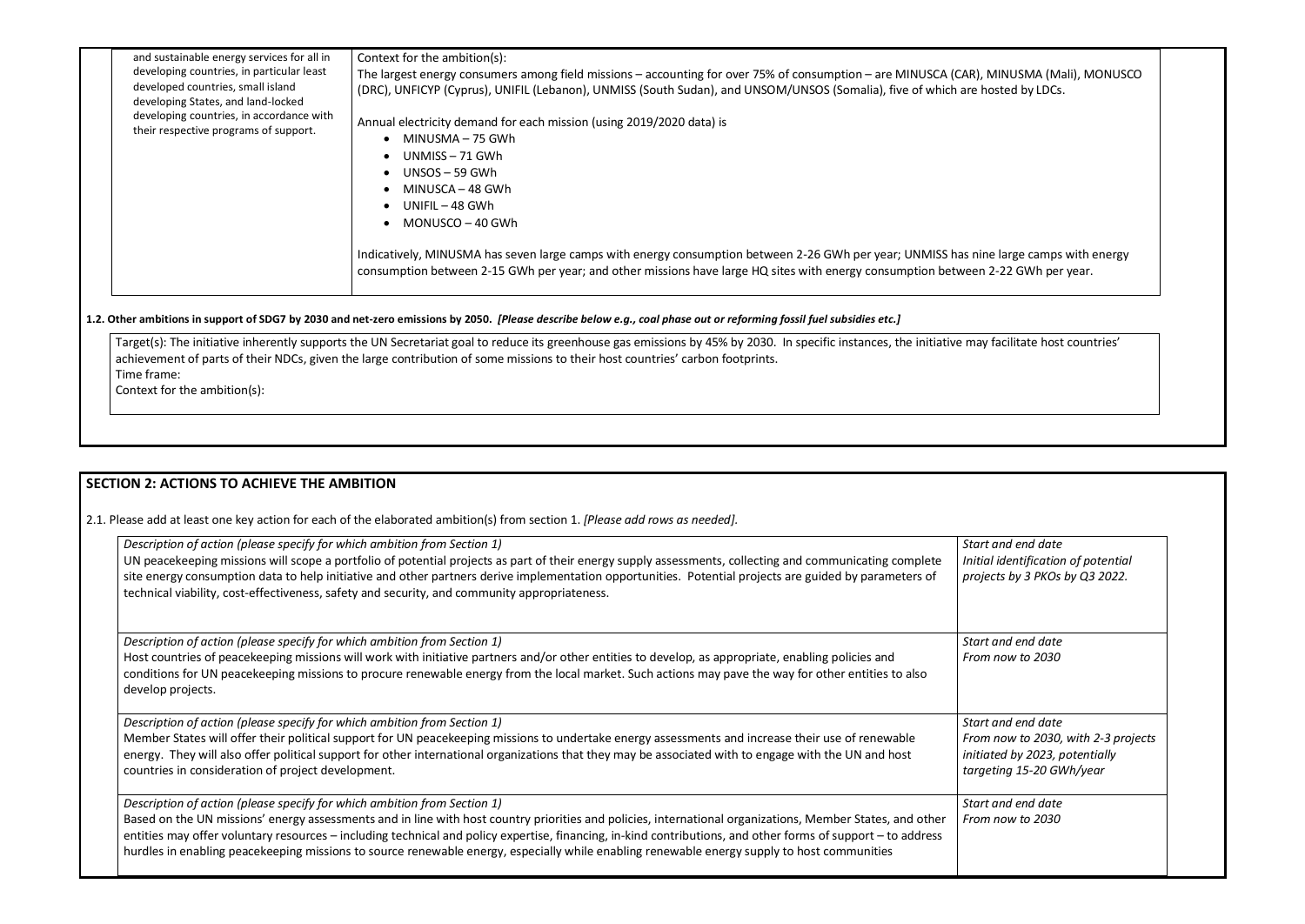| $\vert$ Description of action (please specify for which ambition from Section 1)                                                                    |
|-----------------------------------------------------------------------------------------------------------------------------------------------------|
| Initiative partners will communicate investment opportunities to the private sector, such as through inclusion of potential projects in the Climate |
| Investment Platform                                                                                                                                 |

## *Start and end date Ongoing basis*

## **SECTION 3: OUTCOMES**

3.1*.* Please add at least one measurable and time-based outcome for **each** of the actions from section 2. *[Please add rows as needed].*

| Outcome                                                                                                                                           | Date                                                                                                |
|---------------------------------------------------------------------------------------------------------------------------------------------------|-----------------------------------------------------------------------------------------------------|
| Completed energy assessments and potential project scoping by 3 UN peacekeeping missions, with a view to increasing renewable energy use          | Q3 2022                                                                                             |
| Work plan by host countries, interested initiative members, and other entities to action appropriate opportunities identified through assessments | Draft by Jan. 2022 to outli<br>to opportunities and need<br>developed on ongoing bas<br>assessments |
| Operationalization of the MOU between the Department of Operational Support and the International Renewable Energy Agency (IRENA)                 | Jan. 2022                                                                                           |

| Draft by Jan. 2022 to outline mechanisms for assessing and responding |
|-----------------------------------------------------------------------|
| to opportunities and needs, with country-by-country work plans        |
| developed on ongoing basis in coordination with PKO energy            |
|                                                                       |



## **SECTION 4: REQUIRED RESOURCES AND SUPPORT**

4.1. Please specify required finance and investments for **each** of the actions in section 2.

Technical assistance and other needs, if any, are intended to be identified through the assessment process. Resourcing, as appropriate, would be addressed through the work plan.

4.2. [For countries only] In case support is required for the actions in section 2, please select from below and describe the required support and specify for which action.

*[Examples of support for Member States could include: Access to low-cost affordable debt through strategic de-risking instruments, capacity building in data collection; development of integrated energy plans and energy transition pathways; technical assistance, etc.]*

| $\Box$ Financing            | Description |
|-----------------------------|-------------|
| $\Box$ In-Kind contribution | Description |
|                             |             |
| $\Box$ Technical Support    | Description |
| $\Box$ Other/Please specify | Description |
|                             |             |

|  |            | t and end date |
|--|------------|----------------|
|  | oing basis |                |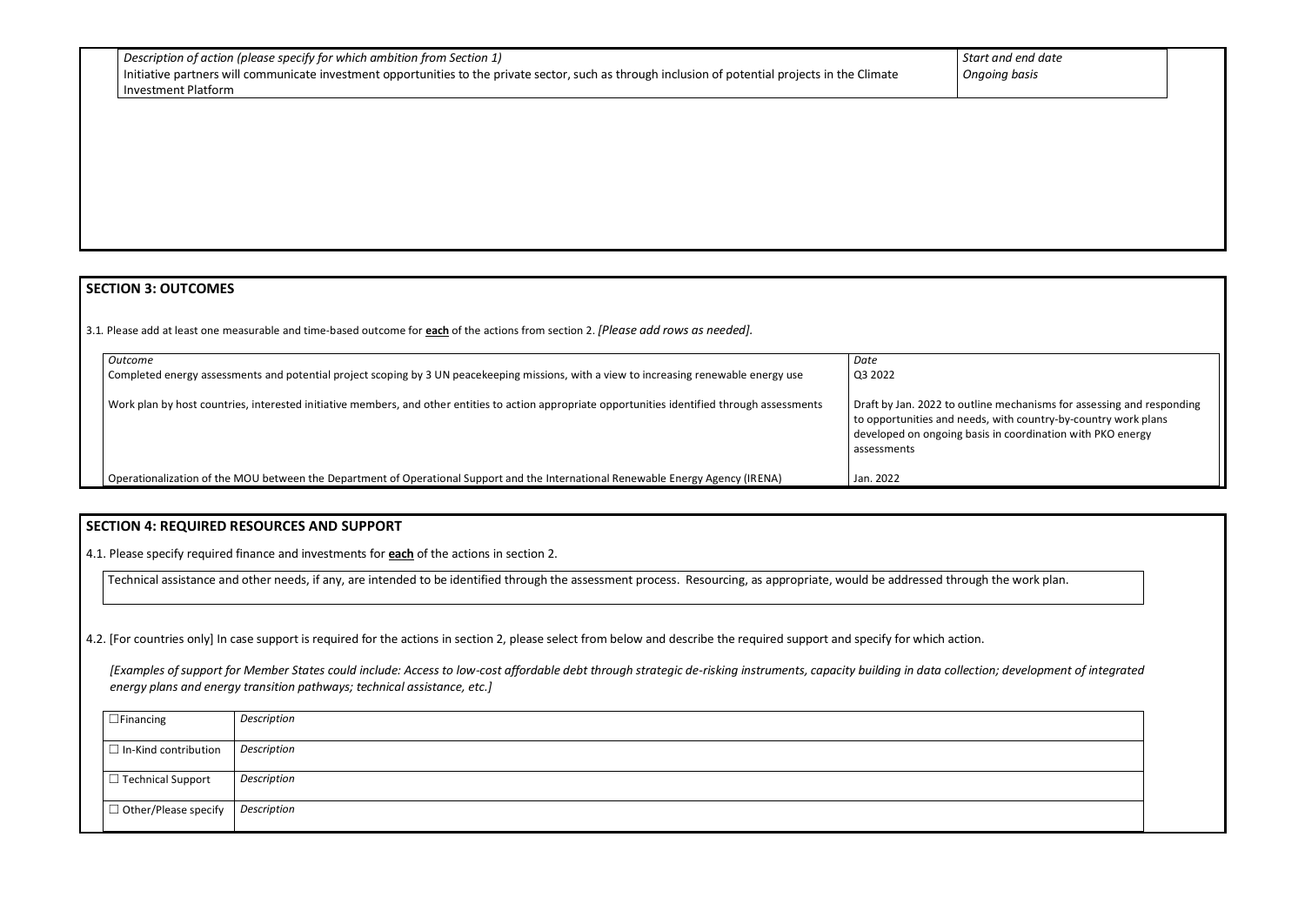## **SECTION 5: IMPACT**

5.1. Countries planned for implementation including number of people potentially impacted.

Central African Republic, Cyprus, Democratic Republic of Congo, Lebanon, Mali, Somalia, South Sudan

5.2. Alignment with the 2030 Agenda for Sustainable Development – Please describe how **each** of the actions from section 2 impact advancing the SDGs by 2030. *[up to 500 words, please upload supporting strategy documents as needed]* 

As a partnership (SDG17), the initiative seeks to increase renewable energy and energy access (SDG7) as a means to improve host community productive uses of energy in (namely SDGs 8, 9, and 11), with greenhouse gas reduction co-benefits (SDG14).

5.3. Alignment with Paris Agreement and net-zero by 2050 - Please describe how each of the actions from section 2 align with the Paris Agreement and national NDCs (if applicable) and *[up to 500 words, please upload supporting strategy documents as needed]* 

Through renewable energy deployment, the initiative would enable greenhouse gas emission reductions in line with the Paris Agreement and countries' NDCs. Though missions a global emissions, they may be significant as a share of domestic emissions in some cases and are particularly challenging to otherwise reduce given their settings.

I. 1. Does the Energy Compact strengthen and/or add a target, commitment, policy, action related to SDG7 and its linkages to the other SDGs that results in a higher cumulative impact compared to existing frameworks? ☒Yes ☐No

### **SECTION 6: MONITORING AND REPORTING**

- *I.2. Does the Energy Compact increase the geographical and/or sectoral coverage of SDG7 related efforts?* ⊠Yes □No
- I.3. Does the Energy Compact consider inclusion of key priority issues towards achieving SDG7 by 2030 and the net-zero emission goal of the Paris Agreement by 2050 as defied by latest global analysis and data including t *outcome of the Technical Working Groups?* ☒Yes ☐No
- **II. Alignment with the 2030 agenda on Sustainable Development Goals** Ensure coherence and alignment with SDG implementation plans and strategies by 2030 as well as national development plans and priorities.

*II.1. Has the Energy Compact considered enabling actions of SDG7 to reach the other sustainable development goals by 2030?* ⊠Yes □No

6.1. Please describe how you intend to track the progress of the proposed outcomes in section 3. Please also describe if you intend to use other existing reporting frameworks to track progress on the proposed outcomes.

The outcomes are proposed to be reviewed annually as part of Phase II of the UN Environment Strategy for Field Missions (through 2023), as well as at the annual Assembly of IRENA.

### **SECTION 7: GUIDING PRINCIPLES CHECKLIST**

Please use the checklist below to validate that the proposed Energy Compact is aligned with the guiding principles.

**I. Stepping up ambition and accelerating action** - Increase contribution of and accelerate the implementation of the SDG7 targets in support of the 2030 Agenda for Sustainable Development for Paris Agreement

*II.2. Does the Energy Compact align with national, sectoral, and/or sub-national sustainable development strategies/plans, including SDG implementation plans/roadmaps?* ☒Yes ☐No

*II.3. Has the Energy Compact considered a timeframe in line with the Decade of Action?* ⊠Yes □No

**III. Alignment with Paris Agreement and net-zero by 2050** - Ensure coherence and alignment with the Nationally Determined Contributions, long term net zero emission strategies.

| conflict and fragile settings             |  |
|-------------------------------------------|--|
| I support the net-zero emissions by 2050. |  |
| re a very small percentage of             |  |
|                                           |  |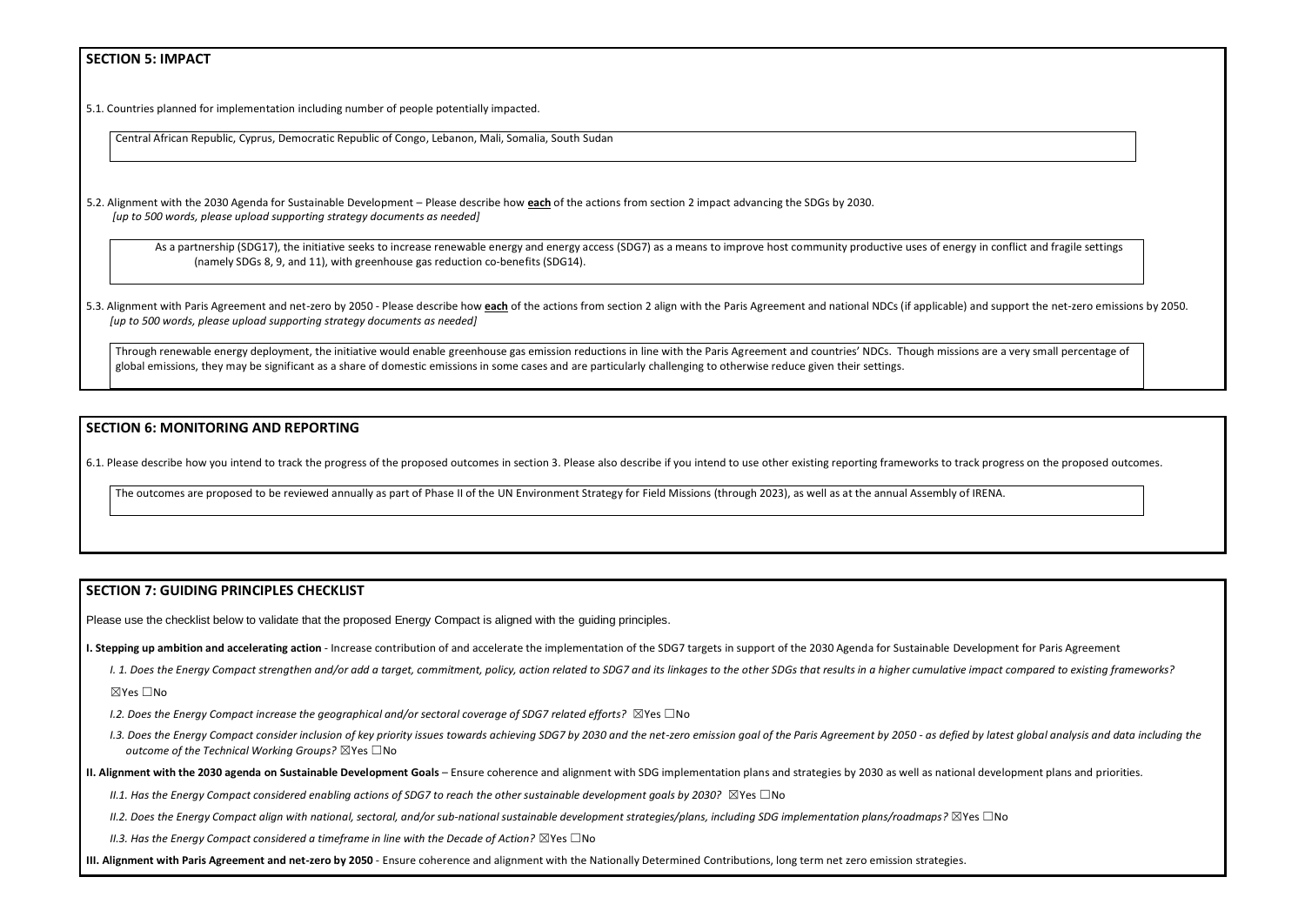*III.1. Has the Energy Compact considered a timeframe in line with the net-zero goal of the Paris Agreement by 2050?* ⊠Yes □No (the timeframe is 2030)

*III.2. Has the Energy Compact considered energy-related targets and information in the updated/enhanced NDCs?* ⊠Yes □No

*III.3. Has the Energy Compact considered alignment with reaching the net-zero emissions goal set by many countries by 2050?* ⊠Yes □No

*IV.1. Does the Energy Compact include socio-economic impacts of measures being considered?* ⊠Yes □No (these would need to be mission-specific, but could include measures of productive use of energy, as well as electrification rates and jobs)

*IV.2. Does the Energy Compact identify steps towards an inclusive, just energy transition?* ⊠Yes □No

*IV.3. Does the Energy Compact consider measures that address the needs of the most vulnerable groups (e.g. those impacted the most by energy transitions, lack of energy access)?* ⊠Yes □No

**IV. Leaving no one behind, strengthening inclusion, interlinkages, and synergies** - Enabling the achievement of SDGs and just transition by reflecting interlinkages with other SDGs.

V.1. Is the information included in the Energy Compact based on updated quality data and sectoral assessments, with clear and transparent methodologies related to the proposed measures?  $\boxtimes$ Yes  $\Box$ No (this data would hopefully be created through the energy assessments)

*V.2. Has the Energy Compact considered inclusion of a set of SMART (specific, measurable, achievable, resource-based and time based) objectives? ⊠Yes □No (these dimensions would be developed in the work plan)* 

V.3. Has the Energy Compact considered issues related to means of implementation to ensure feasibility of measures proposed (e.g. cost and financing strategy, technical assistant needs and partnerships, policy and regulato *gaps, data and technology*)? ⊠Yes □No

| <b>SECTION 8: ENERGY COMPACT GENERAL INFORMATION</b>                                                   |                                                                                                                                                      |                                                               |  |
|--------------------------------------------------------------------------------------------------------|------------------------------------------------------------------------------------------------------------------------------------------------------|---------------------------------------------------------------|--|
| 8.1. Title/name of the Energy Compact                                                                  |                                                                                                                                                      |                                                               |  |
| Renewable energy for peacekeeping                                                                      |                                                                                                                                                      |                                                               |  |
|                                                                                                        | 8.2. Lead entity name (for joint Energy Compacts please list all parties and include, in parenthesis, its entity type, using entity type from below) |                                                               |  |
| Cyprus<br>Denmark                                                                                      |                                                                                                                                                      |                                                               |  |
| International Renewable Energy Agency                                                                  |                                                                                                                                                      |                                                               |  |
| Lebanon                                                                                                |                                                                                                                                                      |                                                               |  |
| Mali                                                                                                   |                                                                                                                                                      |                                                               |  |
| Norway                                                                                                 |                                                                                                                                                      |                                                               |  |
| <b>United Arab Emirates</b>                                                                            |                                                                                                                                                      |                                                               |  |
| United Nations Special Representative of the Secretary-General for Mali                                |                                                                                                                                                      |                                                               |  |
| United Nations Special Representative of the Secretary-General for Somalia                             |                                                                                                                                                      |                                                               |  |
| United Nations Special Representative of the Secretary-General for South Sudan                         |                                                                                                                                                      |                                                               |  |
| United Nations Special Representative of the Secretary-General in Cyprus                               |                                                                                                                                                      |                                                               |  |
| United Nations Special Representative of the Secretary-General in the Democratic Republic of the Congo |                                                                                                                                                      |                                                               |  |
| United Nations Under-Secretary-General for Operational Support                                         |                                                                                                                                                      |                                                               |  |
| United Nations Under-Secretary-General for Peace Operations                                            |                                                                                                                                                      |                                                               |  |
|                                                                                                        |                                                                                                                                                      |                                                               |  |
| 8.3. Lead entity type                                                                                  |                                                                                                                                                      |                                                               |  |
| ⊠ Government                                                                                           | $\Box$ Local/Regional Government                                                                                                                     | $\boxtimes$ Multilateral body /Intergovernmental Organization |  |
| $\Box$ Non-Governmental Organization (NGO)                                                             | □ Civil Society organization/Youth                                                                                                                   | $\Box$ Academic Institution / Scientific Community            |  |
| $\Box$ Private Sector                                                                                  | $\Box$ Philanthropic Organization                                                                                                                    | $\Box$ Other relevant actor                                   |  |

**V. Feasibility and Robustness -** Commitments and measures are technically sound, feasible, and verifiable based a set of objectives with specific performance indicators, baselines, targets and data sources as needed.